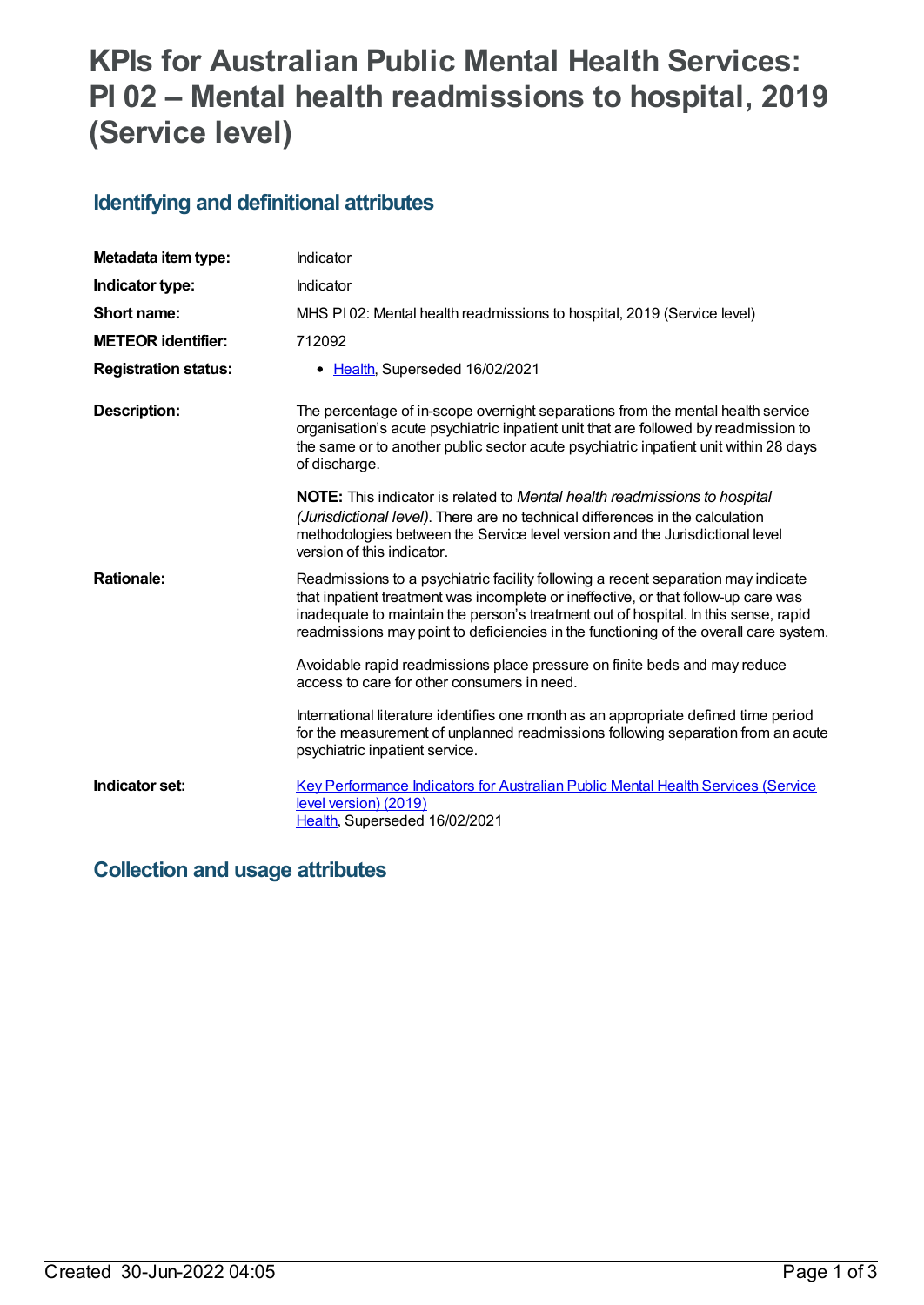#### **Computation description:** Coverage/Scope:

All public mental health service organisations acute psychiatric inpatient units.

The following readmissions are excluded when calculating the **numerator**:

- same-day separations
- separations where the length of stay is one night only and a procedure code for Electroconvulsive therapy (ECT) is recorded.

The following separations are excluded when calculating the **denominator**:

- same-day separations
- separations where the length of stay is one night only and a procedure code for Electroconvulsive therapy (ECT) is recorded.
- statistical and change of care type separations
- separations that end in death
- separations that end by transfer to another acute or psychiatric hospital.

#### Methodology:

|                     | • Readmissions where the initial separation occurred within the reference<br>period are in scope.<br>• Readmission is considered to have occurred if the person is admitted to any<br>public acute psychiatric inpatient unit within the state/territory. Consequently,<br>a state-wide unique patient identifier is required for accurate construction of                                                                                                                                                                                                                                                                                                                                                                                                                                                                                                                                                                                                                                                                                                                                                                                                                                                            |
|---------------------|-----------------------------------------------------------------------------------------------------------------------------------------------------------------------------------------------------------------------------------------------------------------------------------------------------------------------------------------------------------------------------------------------------------------------------------------------------------------------------------------------------------------------------------------------------------------------------------------------------------------------------------------------------------------------------------------------------------------------------------------------------------------------------------------------------------------------------------------------------------------------------------------------------------------------------------------------------------------------------------------------------------------------------------------------------------------------------------------------------------------------------------------------------------------------------------------------------------------------|
|                     | this indicator.<br>• Readmissions where the person is separated and readmitted on the same<br>day are included.<br>• For the purpose of this indicator, when a mental health service organisation<br>has more than one unit of a particular admitted patient care program, those<br>units should be combined.<br>• All acute admitted mental health service units are in scope for this indicator,<br>including short-stay units and emergency acute mental health admitted units.<br>• The categorisation of the admitted patient unit is based on the principal<br>purpose(s) of the admitted patient care program rather than the care type of<br>individual consumers.<br>• The following ECT procedure codes are relevant for the excluded separations<br>specified above:<br>○ ACHI 5th edition (2006–2008) use procedure codes 93340-02 and<br>93340-03.<br>○ ACHI 6th to 9th editions (2008 to 2015) use procedure codes 93341-<br>00 to 93341-99.<br>○ ACHI 10th (2015 to current) edition use procedure codes 14224-0 to<br>14224-06.<br>○ ACHI 5th to 10th editions (2006 to current) Electroconvulsive therapy<br>Block 1907 may be selected to capture all data regardless of code<br>changes over time. |
| <b>Computation:</b> | (Numerator + Denominator) x 100                                                                                                                                                                                                                                                                                                                                                                                                                                                                                                                                                                                                                                                                                                                                                                                                                                                                                                                                                                                                                                                                                                                                                                                       |
| Numerator:          | Number of in-scope overnight separations from the mental health service<br>organisation's acute admitted patient mental health care service unit(s) occurring<br>within the reference period, that are followed by a readmission to the same or<br>another acute psychiatric inpatient unit within 28 days.                                                                                                                                                                                                                                                                                                                                                                                                                                                                                                                                                                                                                                                                                                                                                                                                                                                                                                           |
| Denominator:        | Number of in-scope overnight separations from the mental health service<br>organisation's acute psychiatric inpatient unit(s) occurring within the reference<br>period.                                                                                                                                                                                                                                                                                                                                                                                                                                                                                                                                                                                                                                                                                                                                                                                                                                                                                                                                                                                                                                               |
| Disaggregation:     | Service variables: target population.                                                                                                                                                                                                                                                                                                                                                                                                                                                                                                                                                                                                                                                                                                                                                                                                                                                                                                                                                                                                                                                                                                                                                                                 |
|                     | Consumer attributes: diagnosis, age, Socio-Economic Indexes for Areas (SEIFA),<br>remoteness, Indigenous status, involuntary status.                                                                                                                                                                                                                                                                                                                                                                                                                                                                                                                                                                                                                                                                                                                                                                                                                                                                                                                                                                                                                                                                                  |

#### **Representational attributes**

| <b>Representation class:</b> | Percentage |
|------------------------------|------------|
| Data type:                   | Real       |